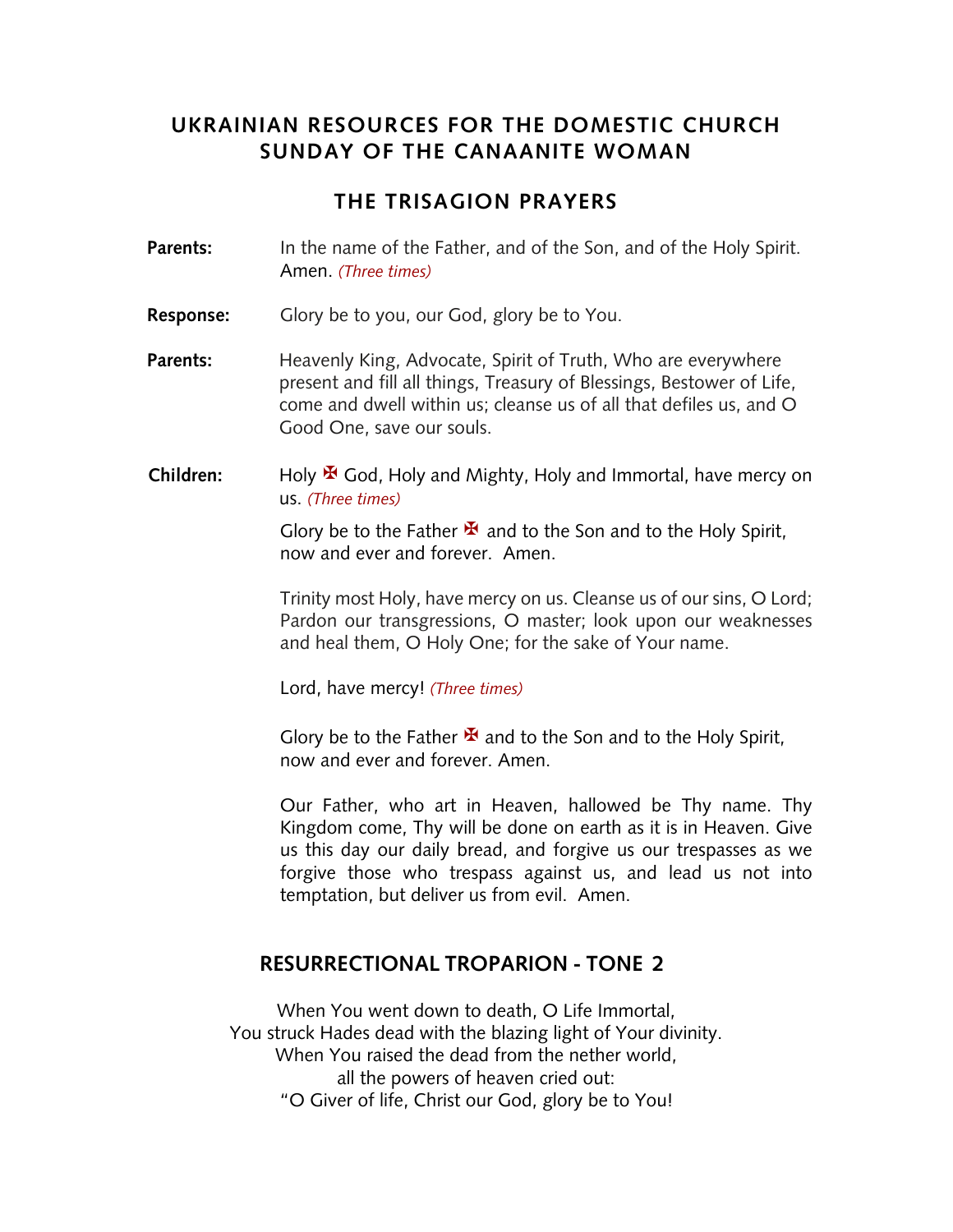## **EPISTLE: 2 CORINTHIANS 6:16 – 7:1**

What agreement has the temple of God with idols? For we are the temple of the living God; as God said,

"I will live in them and walk among them, and I will be their God, and they shall be my people. Therefore come out from them, and be separate from them, says the Lord, and touch nothing unclean; then I will welcome you, and I will be your father, and you shall be my sons and daughters, says the Lord Almighty."

Since we have these promises, beloved, let us cleanse ourselves from every defilement of body and of spirit, making holiness perfect in the fear of God.

## **GOSPEL: MATTHEW 15:21 - 28**

At that time, Jesus withdrew to the region of Tyre and Sidon. And behold, a Canaanite woman of that district came and called out, "Have pity on me, Lord, Son of David! My daughter is tormented by a demon." But he did not say a word in answer to her.

His disciples came and asked him, "Send her away, for she keeps calling out after us."

He said in reply, "I was sent only to the lost sheep of the house of Israel."

But the woman came and did him homage, saying, "Lord, help me."

He said in reply, "It is not right to take the food of the children and throw it to the dogs."

She said, "Please, Lord, for even the dogs eat the scraps that fall from the table of their masters."

Then Jesus said to her in reply, "O woman, great is your faith! Let it be done for you as you wish." And her daughter was healed from that hour.